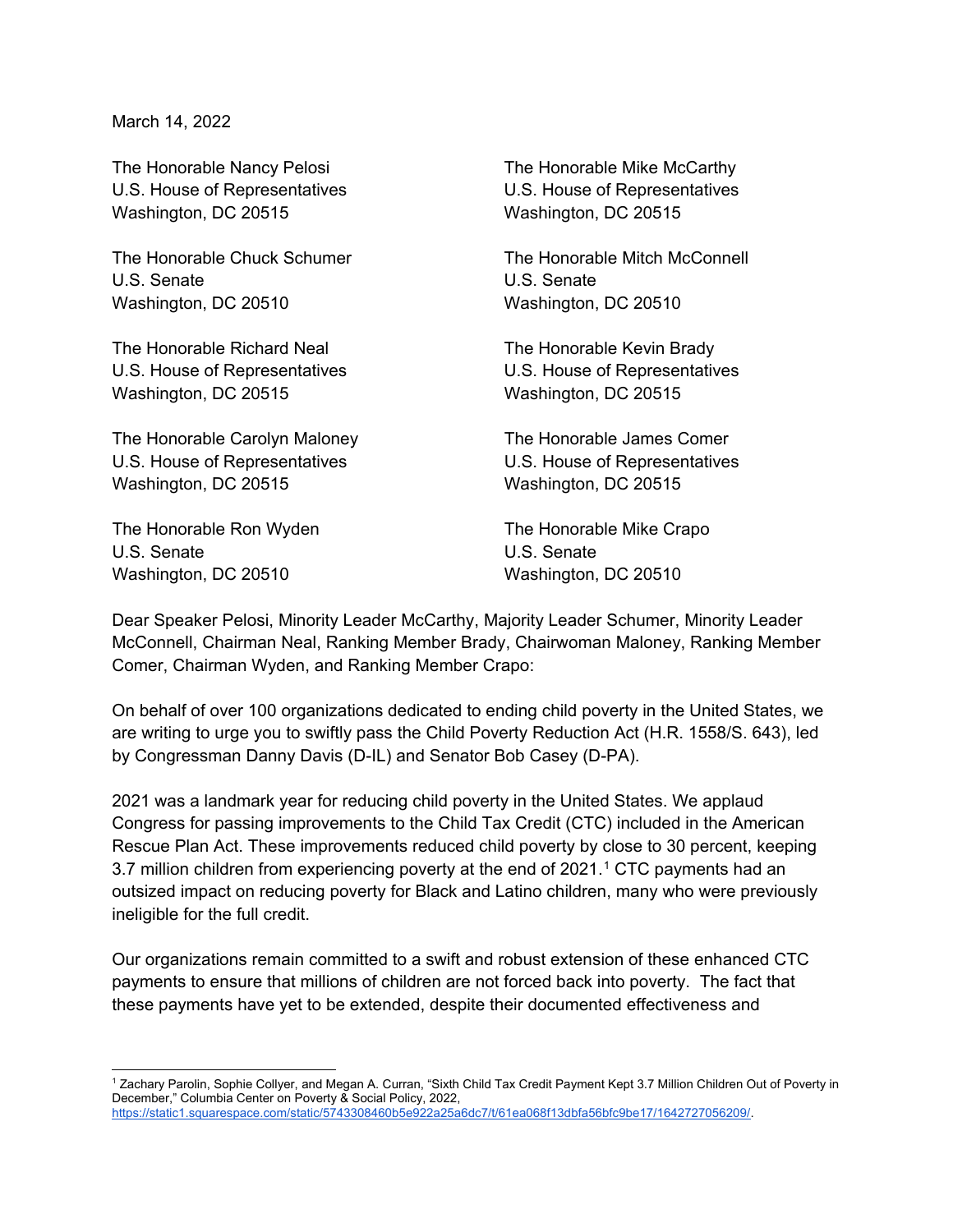popularity,<sup>[2](#page-1-0)</sup> means there remains a lack of adequate political will to keep child poverty reduction a priority in the United States.

# **This is why we are calling on you to establish a national child poverty reduction target and solidify your commitment to ultimately ending child poverty in the United States.**

The effectiveness of poverty reduction targets is well-established. The United Kingdom cut its child poverty rate in half between 1999 and 2008<sup>[3](#page-1-1)</sup> and before the outbreak of COVID-19, Canada had reduced child poverty by over a third since 2015.[4](#page-1-2) There is also growing momentum here in the United States, with child poverty reduction targets established in New York state<sup>[5](#page-1-3)</sup> and Puerto Rico<sup>[6](#page-1-4)</sup> at the end of 2021.

The Child Poverty Reduction Act would both codify a national target to cut child poverty by half in a decade in the United States as well as task the National Academy of Sciences to analyze and monitor progress towards this goal. In addition, the Child Poverty Reduction Act would improve the access to accurate and timely data on child poverty by:

- Requiring the U.S. Census Bureau to develop an anchored Supplemental Poverty Measure to use to annually track progress on child poverty and include data on children in the U.S. territories;
- Directing the National Academy of Sciences to establish a Child Poverty Reduction Strategy Clearinghouse;
- Mandating the National Academy of Sciences to update the 2019 consensus study, *A Roadmap to Reducing Child Poverty*, within three years.

Child poverty is a long-term problem in need of long-term solutions. The National Academy of Sciences confirms that a permanent, fully refundable child allowance delivered monthly is the most effective policy to address child poverty in the United States, but it is not the only one.<sup>[7](#page-1-5)</sup> A child poverty reduction target would create the accountability needed to get a permanent child allowance and other policies over the finish line and ultimately end child poverty in the United **States** 

<span id="page-1-0"></span> 2 "Attitudes Towards the Expanded Child Tax Credit," Fighting Chance for Families: A project from Data for Progress and Groundwork Collaborative, July 2021-January 2022,

https://www.filesforprogress.org/decks/2022/1/dfp\_fighting\_chance\_ctc\_tracker\_full\_deck.pdf.

<span id="page-1-1"></span> $3$  Natalie Branosky and Jane Mansour, "A Look Back at the UK Child Poverty Target: Transferable Themes for the U.S.," First Focus on Children, 2015[, https://firstfocus.org/resources/report/a-look-back-at-the-uk-child-poverty-target-transferable-themes-for-the-](https://firstfocus.org/resources/report/a-look-back-at-the-uk-child-poverty-target-transferable-themes-for-the-united-states)

<span id="page-1-2"></span><sup>&</sup>lt;u>united-states</u>.<br><sup>4</sup> "Over 1 million Canadians have been lifted out of poverty since 2015," Government of Canada, News Release, February 25, 2020, [https://www.canada.ca/en/employment-social-development/news/2020/02/over-1-million-canadians-have-been-lifted-out-of-poverty-](https://www.canada.ca/en/employment-social-development/news/2020/02/over-1-million-canadians-have-been-lifted-out-of-poverty-since-20150.html)

<span id="page-1-3"></span><sup>&</sup>lt;u>since-20150.html</u>.<br><sup>5</sup> "Child Poverty Reduction Act Signed Into Law, Boldly Commits NYS to Fighting Child Poverty," Schuyler Center on Analysis & Advocacy, Press Statement, December 2021, [https://scaany.org/child-poverty-reduction-act-signed-into-law-boldly-commits-nys-to-](https://scaany.org/child-poverty-reduction-act-signed-into-law-boldly-commits-nys-to-cutting-child-poverty-in-half/)

cutting-child-poverty-in-half/.<br><sup>6</sup> "Puerto Rico already has a law to reduce child poverty in half in 10 years," Institute for Youth Development, 2021,

<span id="page-1-4"></span><sup>&</sup>lt;u>https://en.juventudpr.org/blog/puerto-rico-ya-cuenta-con-una-ley-para-reducir-la-pobreza-infantil-a-la-mitad-en-10-anos.</u><br><sup>7</sup> "A Roadmap to Reducing Child Poverty," National Academies of Sciences, Engineering, and Medicin

<span id="page-1-5"></span><sup>2019,</sup> [https://www.nap.edu/catalog/25246/a-roadmap-to-reducing-child-poverty.](https://www.nap.edu/catalog/25246/a-roadmap-to-reducing-child-poverty)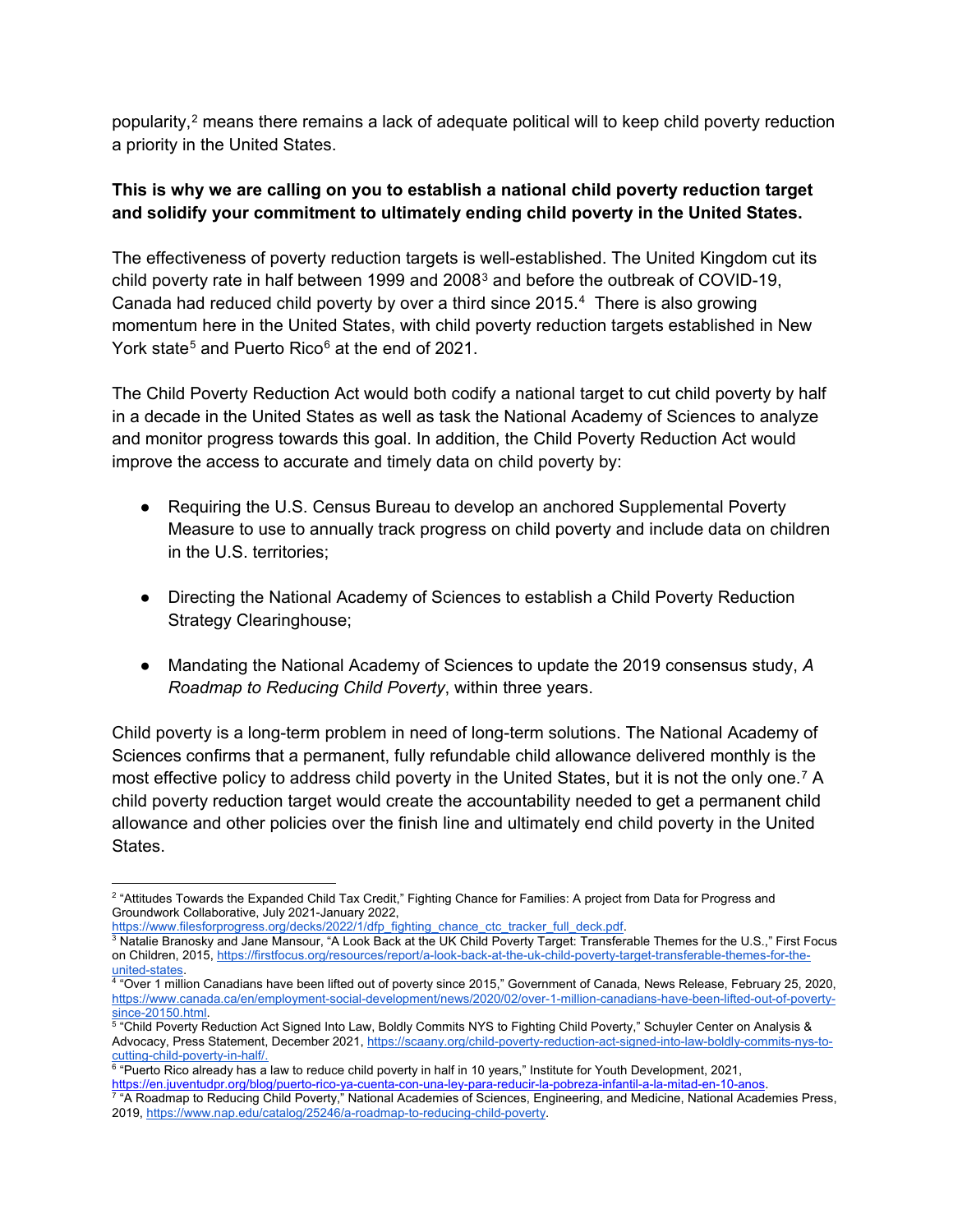The future of our nation depends on the success of our children. We are grateful for your leadership in making child poverty reduction a priority, and we look forward to continuing to work with you to improve the well-being of America's children and youth.

Sincerely,

## **NATIONAL**

First Focus Campaign for Children American Academy of Pediatrics American Medical Women's Association Association of Children's Residential & Community services (ACRC) Association of Farmworker Opportunity Programs Bread for the World Catholic Charities USA Center for Law and Social Policy Child Care Services Association Child Labor Coalition Child Welfare League of America Children's Advocacy Institute Children's Health Fund Children's Home Society of America Children's Rights Children's Trust Fund Alliance Coalition for Juvenile Justice Coalition on Human Needs Comic Relief US Congregation of Our Lady of Charity of the Good Shepherd, U.S Provinces COVID Survivors for Change Family Centered Treatment Foundation The Family Focused Treatment Association Family Equality Family Promise Friends of the Children Futures Without Violence Global Alliance for Behavioral Health and Social Justice Healthy Teen Network HEAR US Inc. MAZON: A Jewish Response to Hunger National Advocacy Center of the Sisters of the Good Shepherd The National Alliance to Advance Adolescent Health National Association for the Education of Young Children (NAEYC) National Association of Counsel for Children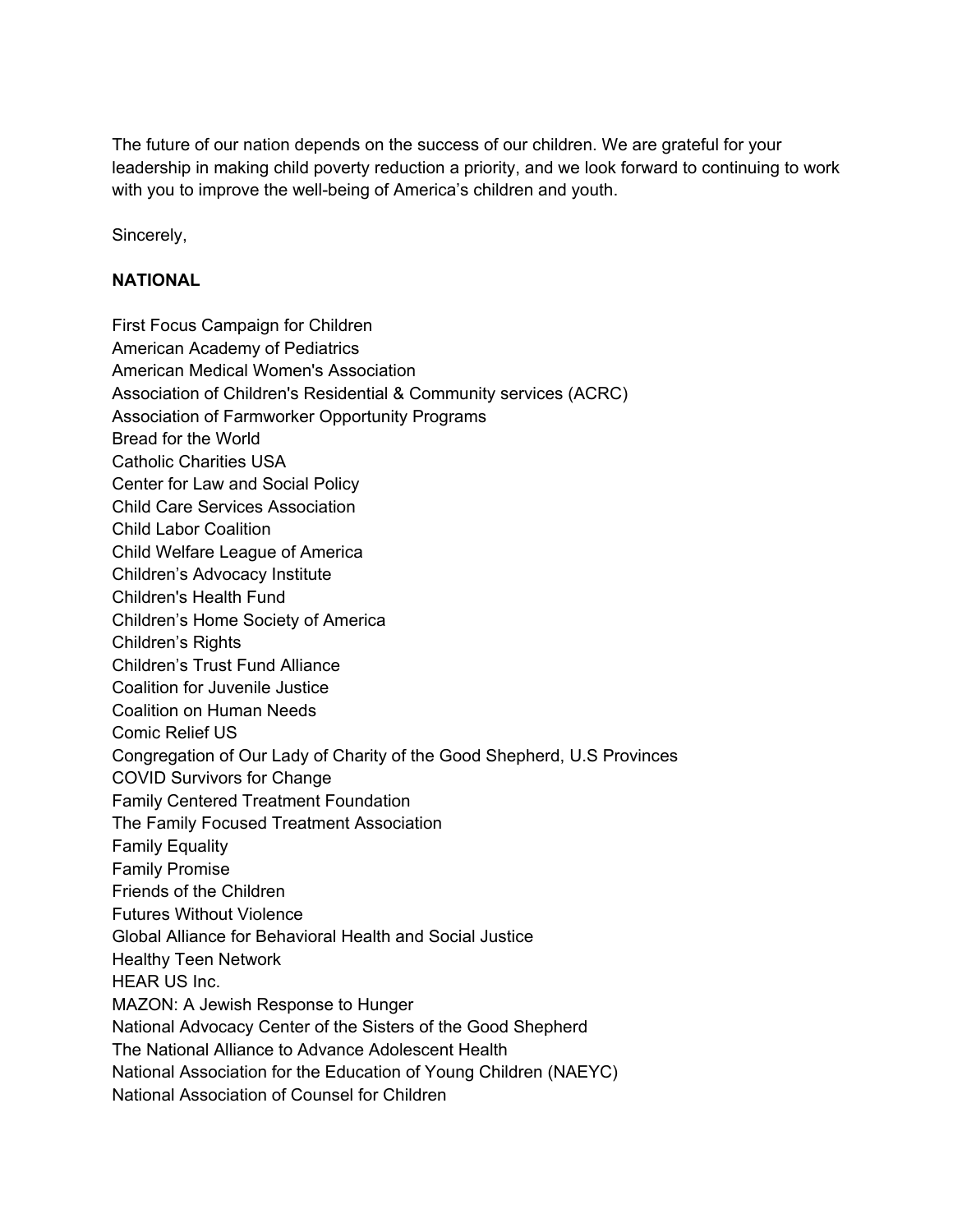National Association of Counties (NACo) National Association of County Human Services Administrators National Association of Social Workers National Center for Families Learning National Center on Adoption and Permanency National Community Action Partnership National Consumers League National Diaper Bank Network National Family Support Network National Juvenile Justice Network National Network for Youth National Organization for Women National Prevention Science Coalition to Improve Lives National Service Office for Nurse-Family Partnership and Child First National WIC Association NETWORK Lobby for Catholic Social Justice Oxfam America Parents as Teachers Partnership for America's Children Provincial Council Clerics of St. Viator Public Advocacy for Kids **RESULTS** Save the Children Action Network SchoolHouse Connection School Nutrition Association Share our Strength Shriver Center on Poverty Law Start Early UNIDOS US United Way Worldwide Urban Colors Arts and Mentoring Youth Villages ZERO TO THREE

# **STATE AND LOCAL**

## ARIZONA

Arizona Association for the Education of Young Children Arizona Council of Human Service Providers Child and Family Services, Inc.

### **CALIFORNIA**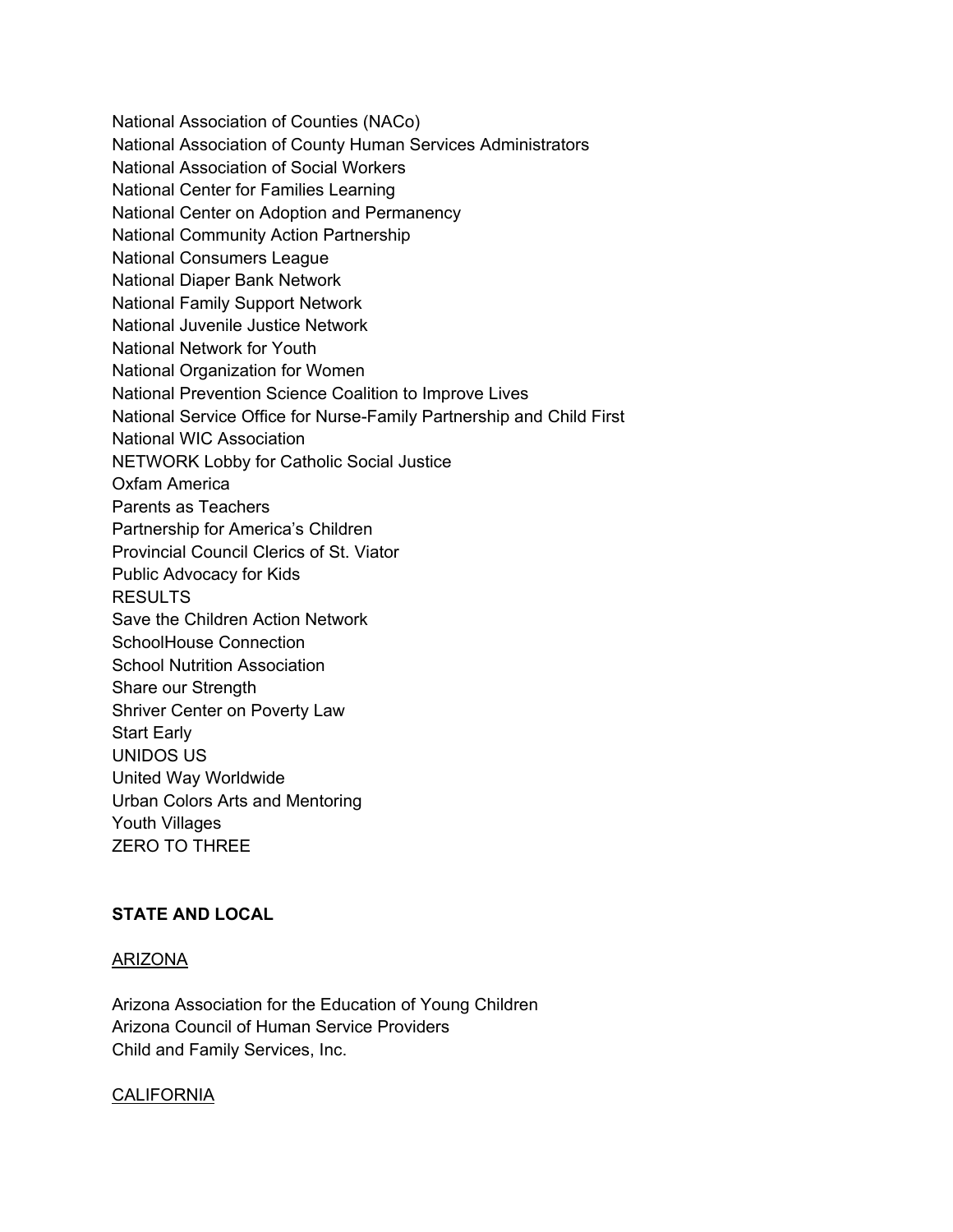California Alliance of Child and Family Services Catholic Charities of Santa Clara County Children Now Children's Institute The Children's Partnership County Welfare Directors Association of California GRACE/ End Child Poverty in California

# COLORADO

Colorado Children's Campaign Parent Possible

# **DELAWARE**

Christian Council of Delmarva

### DISTRICT OF COLUMBIA

RESULTS DC/Maryland

### FLORIDA

Miami Diaper Bank

### HAWAII

Hawaii Children's Action Network Speaks!

### **ILLINOIS**

Children's Home & Aid Prevent Child Abuse Illinois

### KANSAS

Kansas Action for Children

### **KENTUCKY**

Prevent Child Abuse Kentucky

# MAINE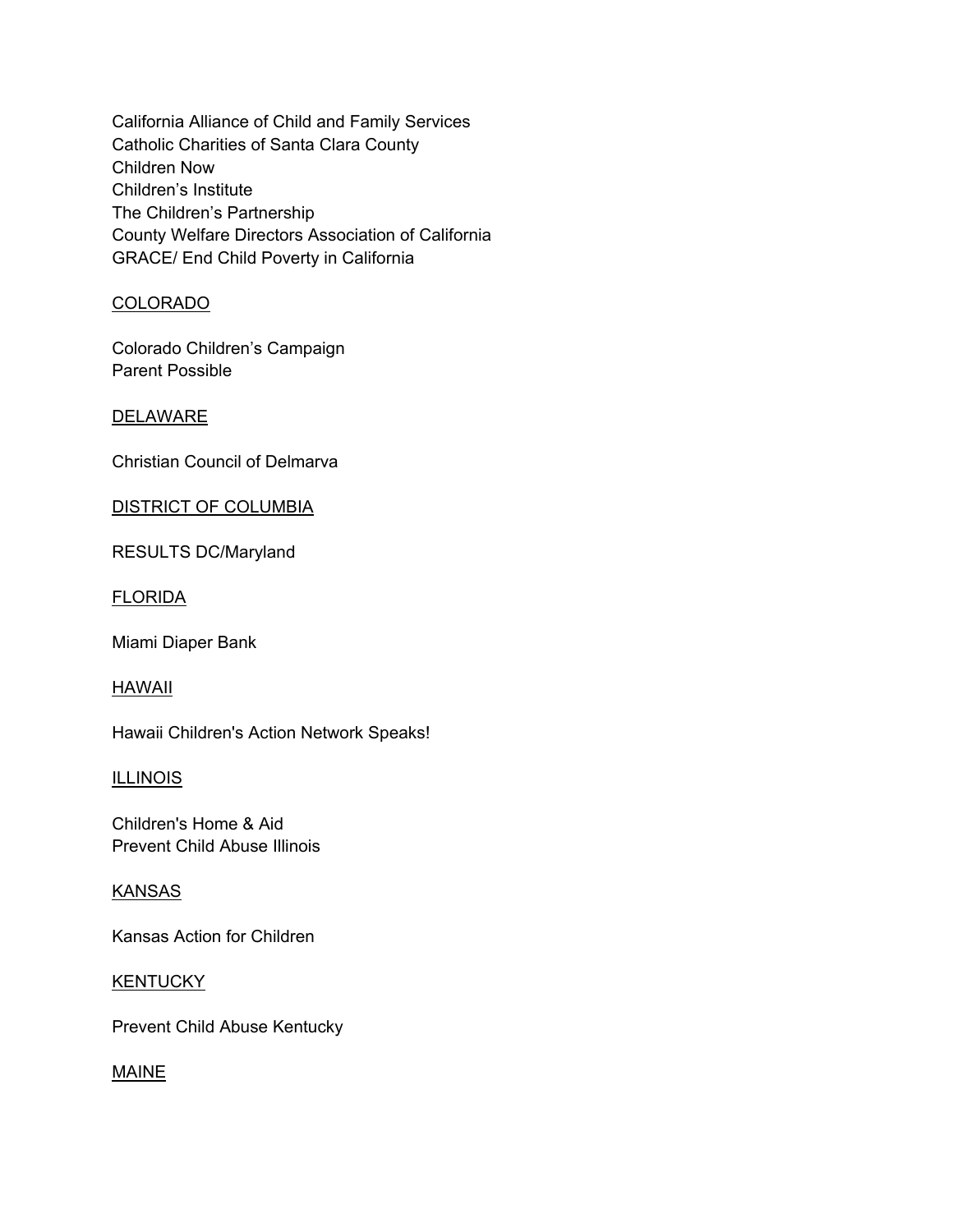Maine Children's Alliance

### MARYLAND

Public Justice Center RESULTS DC/Maryland

### **MICHIGAN**

United Way for Southeastern Michigan

### NEVADA

Children's Advocacy Alliance

### NEW JERSEY

New Jersey Association of Mental Health and Addiction Agencies, Inc.

### NEW YORK

Children's Aid (New York City) Schuyler Center for Analysis and Advocacy United Way of Westchester and Putnam

# OHIO

United Way Greater Toledo

### **OKLAHOMA**

High Flight Arts and Letters

### **OREGON**

Metropolitan Family Service Our Children Oregon

### **PENNSYLVANIA**

Pennsylvania Partnerships for Children West Chester Food Cupboard

### PUERTO RICO